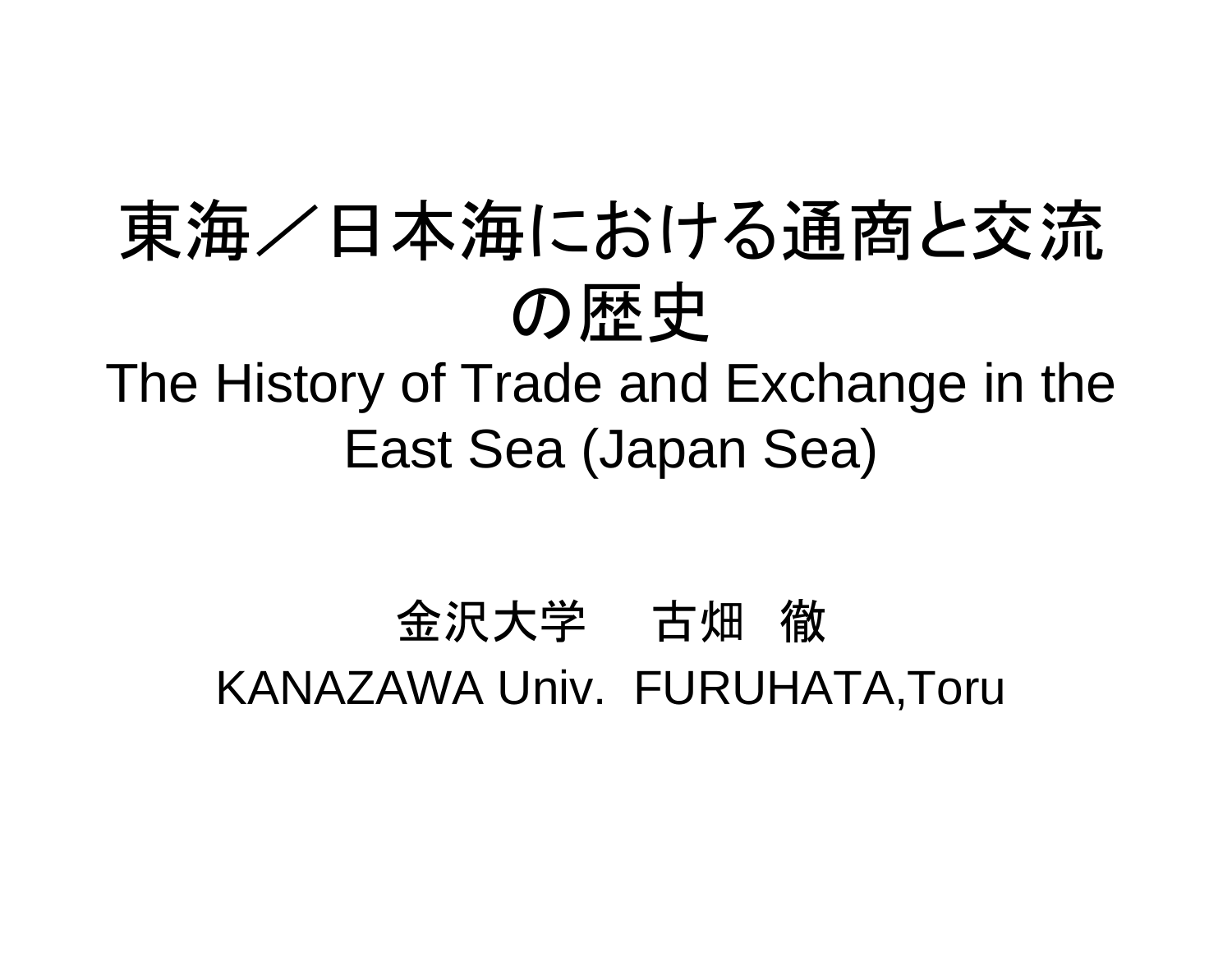# 正誤表errata <sup>①</sup>

#### $P3 L7 \sim 9$

- × In addition, Bokkai-shi came to Japan in<br>823 which was earlier than the interval of 823, which was earlier than the interval of 12 years specified by the agreement between the two states.
- O In addition, Bokkai-shi came sometimes to Japan, which was earlier than the interval of 12 years specified by the agreement between the two states in 823.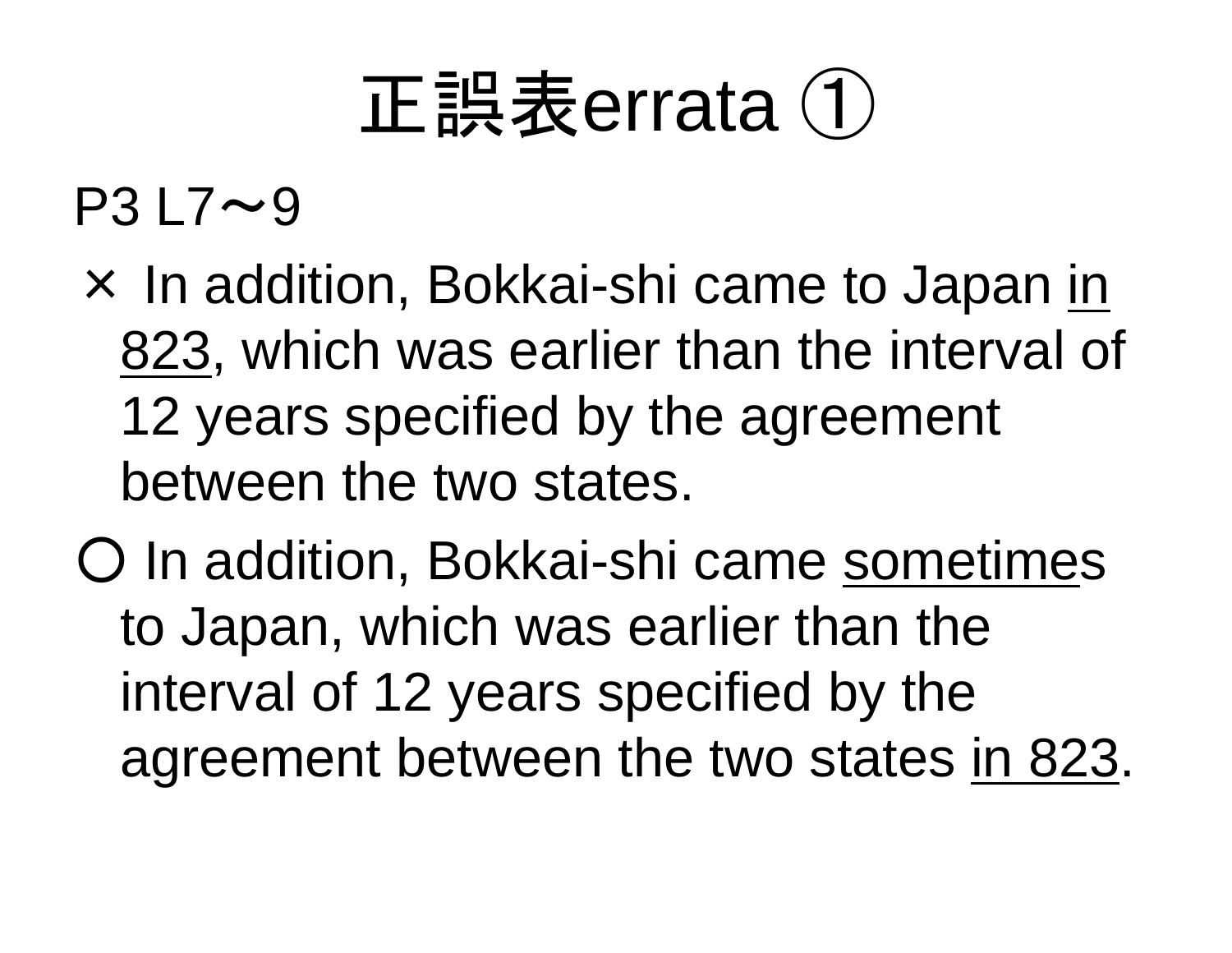# 正誤表errata <sup>②</sup>

#### P5 L31

- <sup>×</sup>It is thought that traders used ・・・
- OIt is thought that traders<u>, Mo-he,</u> used  $\cdots$  $P6 L13 \sim 14$
- <sup>×</sup>Bokkai/Pal-hae built a large ship with the capacity to carry 100 passengers to protect it from an Emishi attack, and sailed with the winter wind.
- ○Bokkai/Pal-hae built a large ship with the capacity to carry 100 passengers and sailed with the winter wind, because they escaped an Emishi attack.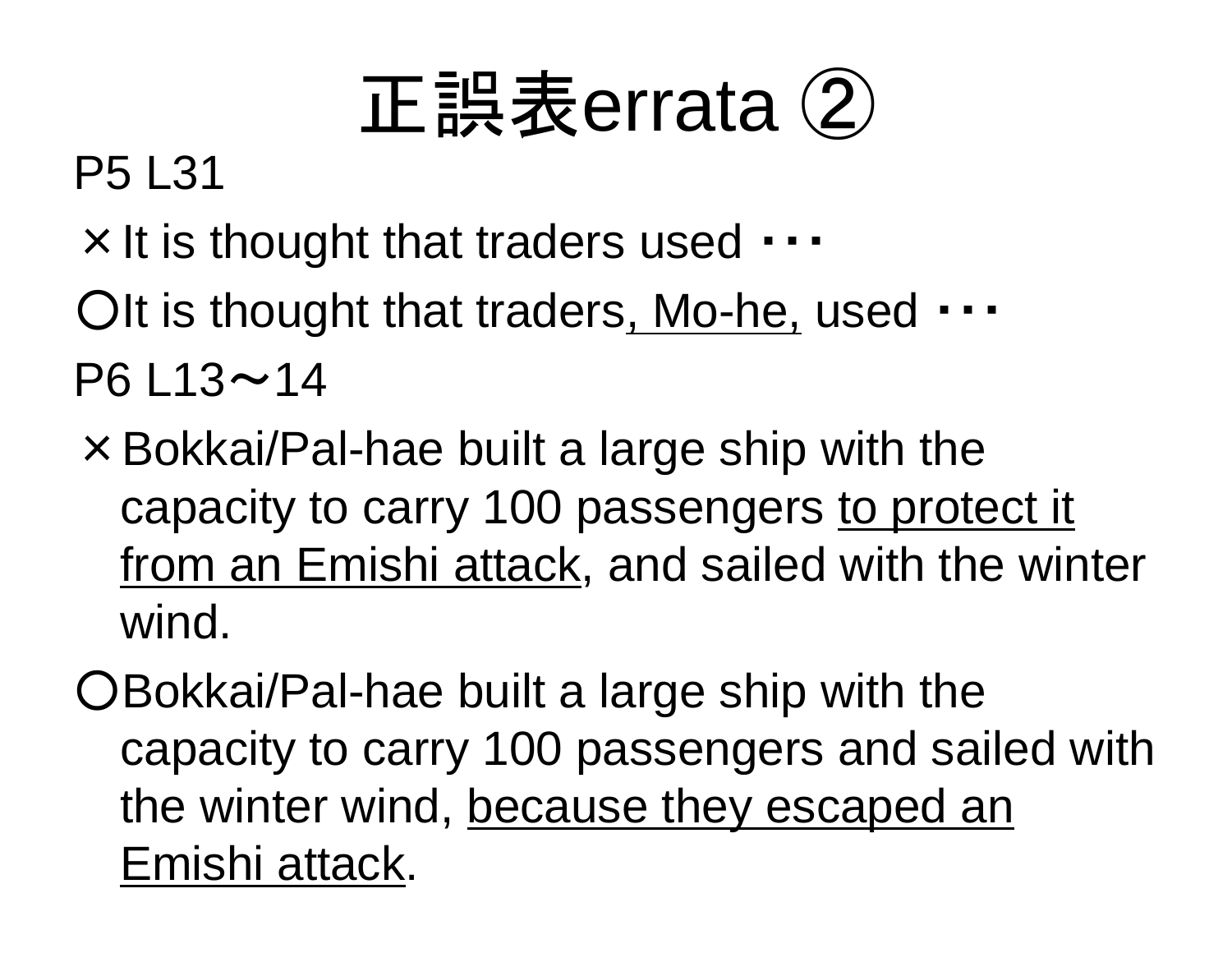#### 渤海國(698-926)



#### 中国歴史地図集 隋・唐・五代十国時期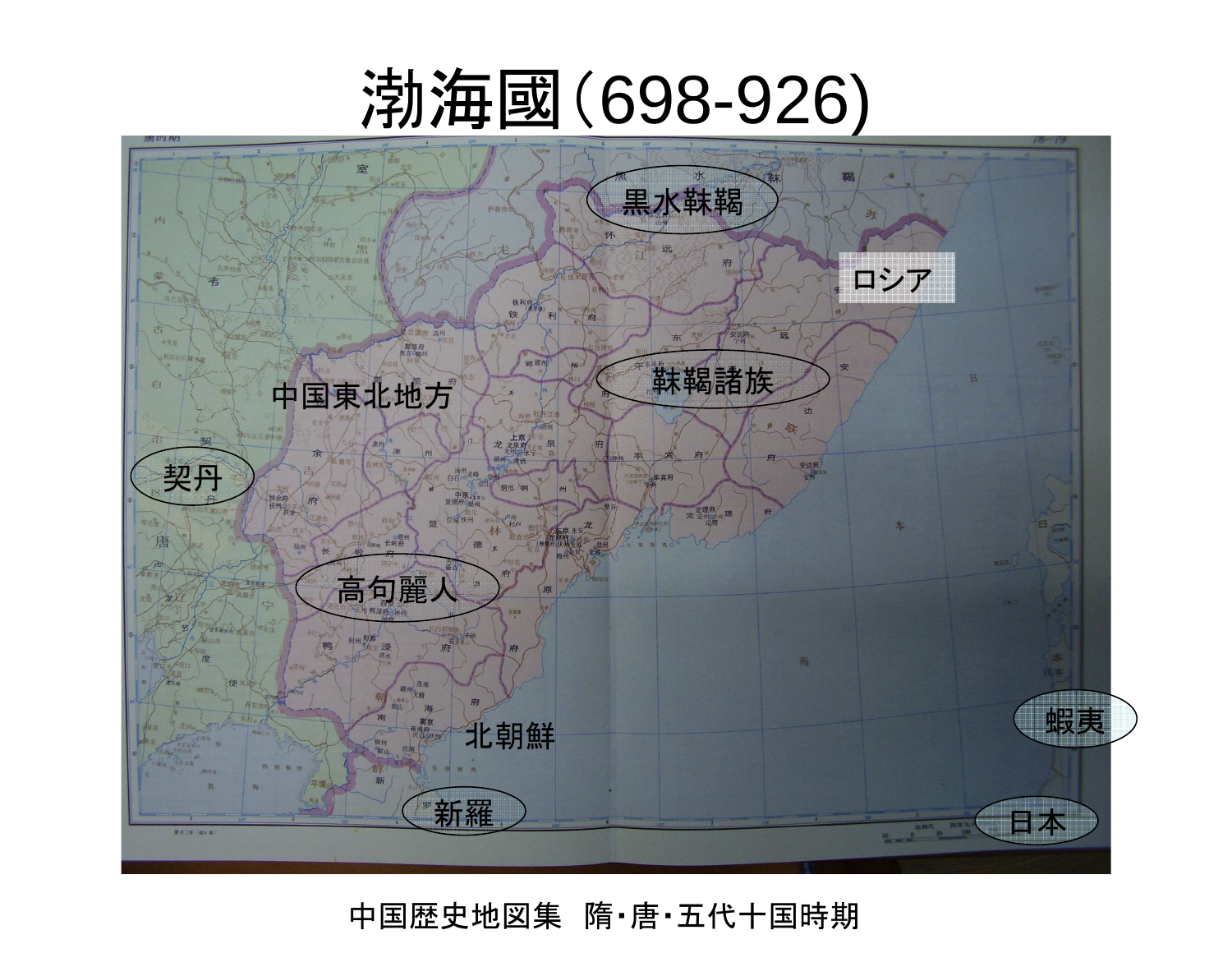渤海國

- 多氏性はる/合行産人~ 多民族国家(高句麗人+靺鞨諸族)
- • 滅亡→高麗亡命→契丹連行→在地居住→女真族(金)→満族(清)・中国史? 韓国史?

I think that divestitures of nations in the past by nation states are due to political reasons and they are wrong from an academic viewpoint.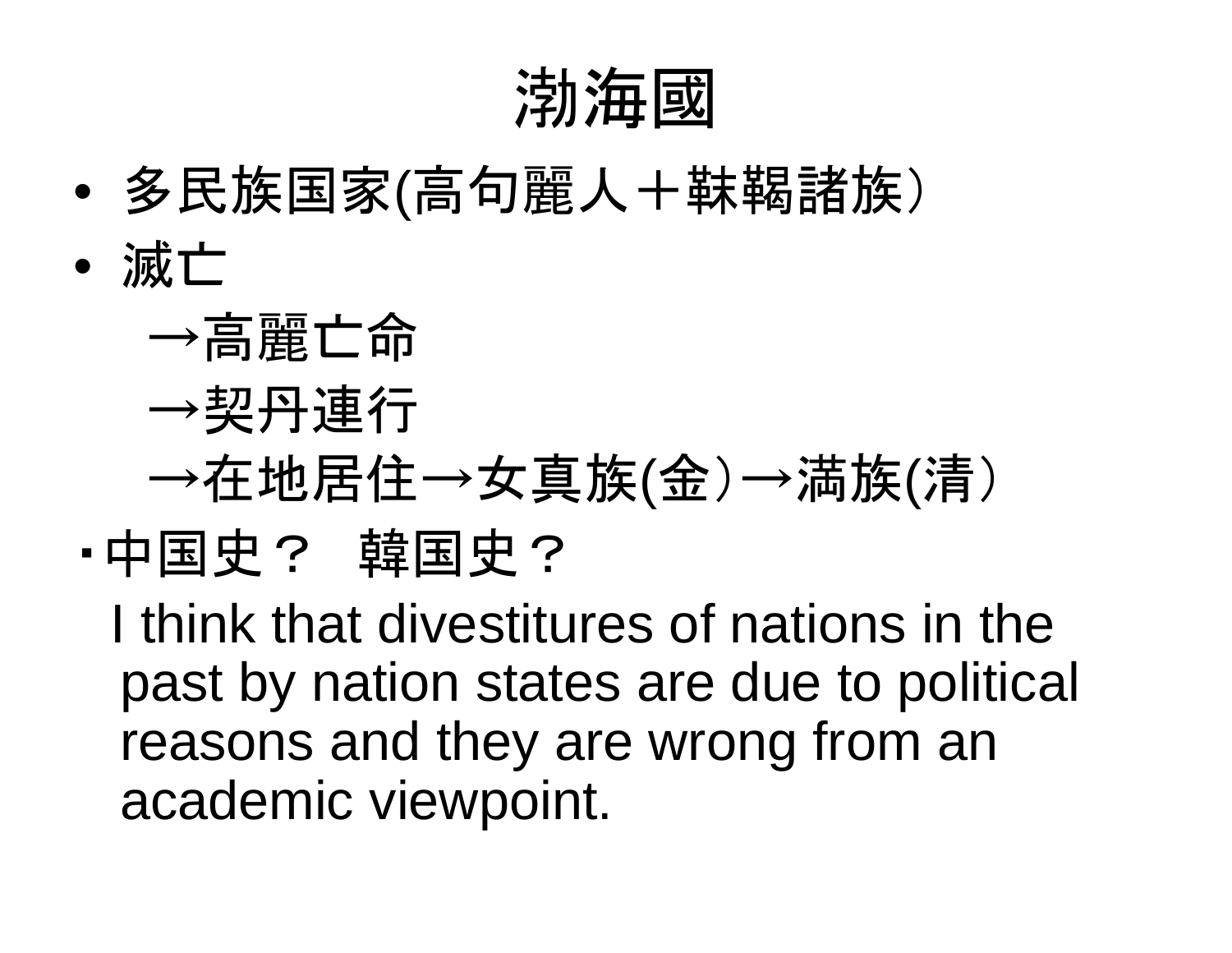# 渤海使・遣渤海使

- '足l'冲1甲l'足l'冲→一 '〈4lロl l, ● 渤海使(渤海→日本) 34回 (727~919)<br>▲ 浩湖流病/ロ★→湖流〉 12回 *(*728~81
- •• 遣渤海使(日本→渤海) 13回(728~811)<br>-
- $\bullet$ ● 遣唐使(日本→唐) 13回(630~838)<br>(30)/(553)/(554)/(550)/(5 630 /330 / 653 / 654 / 659 / 669<br>/ 702 / 714 / 733 / 752 / / 702 / 714 / 733 / 752 /<br>759(渤海経由) / 777 / 804 / 759(渤海経由) / 777 / 804 / 838<br>\*ロ木→胡<sup>年半</sup>県中唐領 665 /667 \* 日本→朝鮮半島内唐領 665/667<br>\* 非ハボ 770 \* 非公式 779<br>\* 中止 746 ⁄ \* 中止 746/761/762/894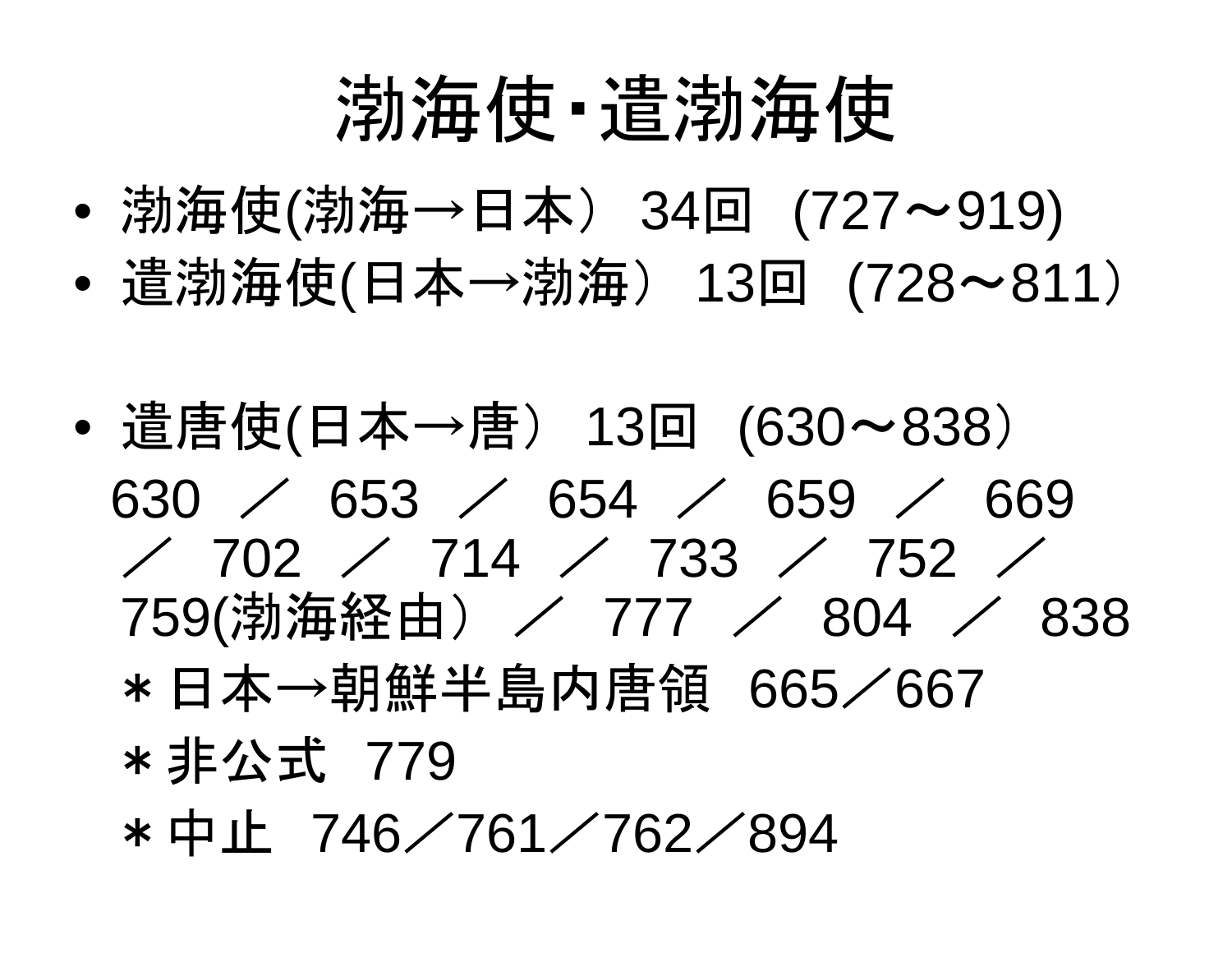### 730年代前半

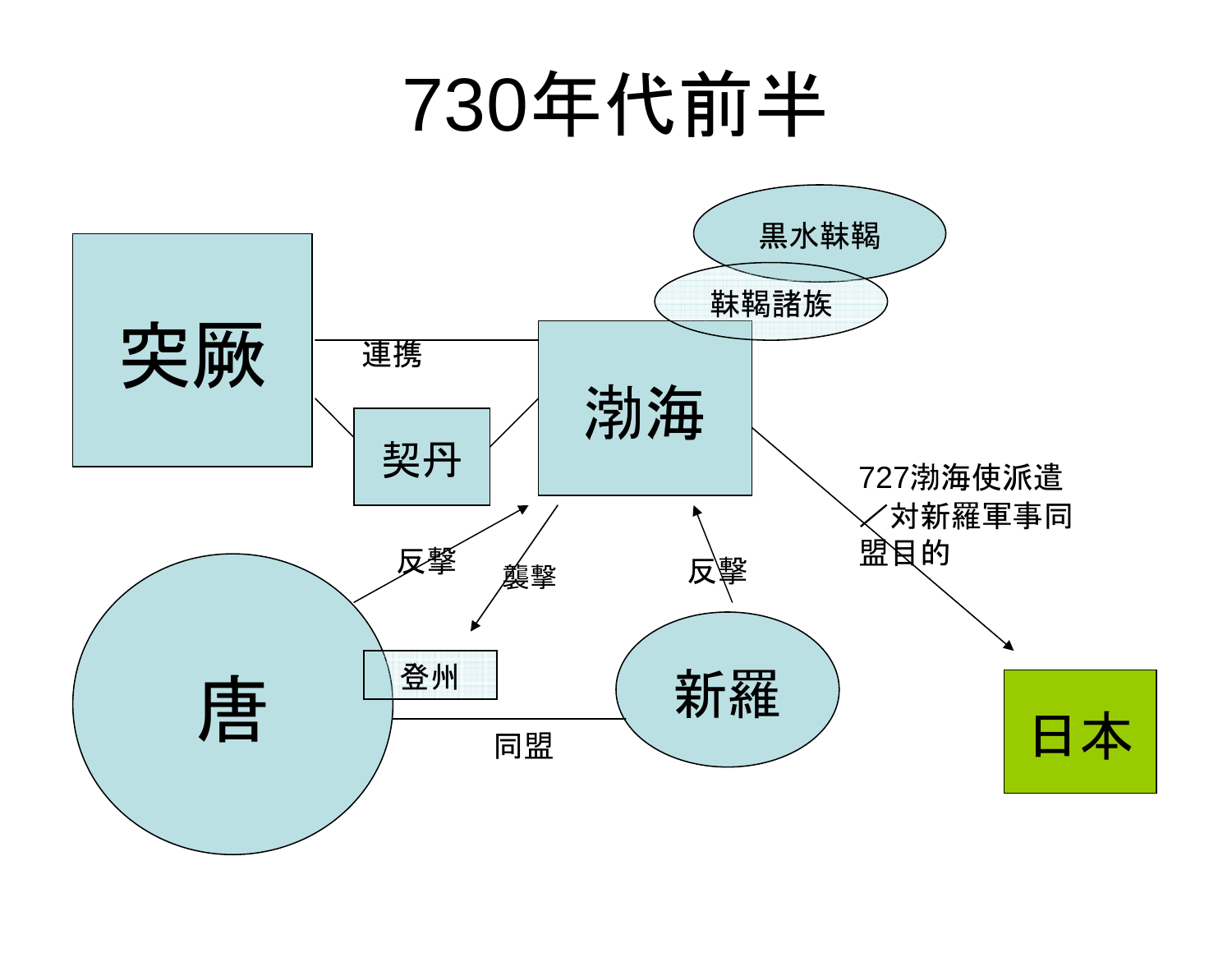# 760年頃

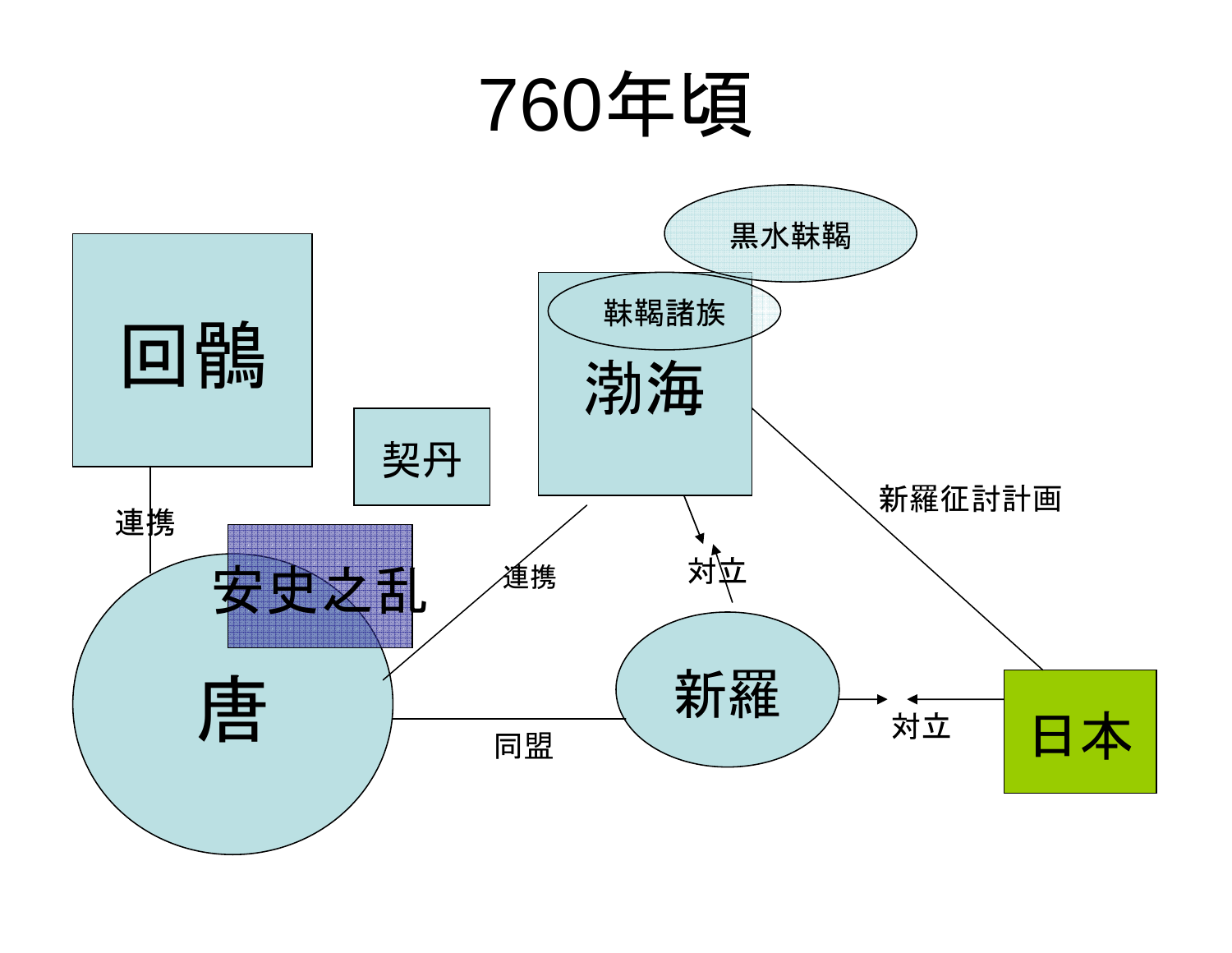# 第6回渤海使(762)第7回渤海使(771)

- •● 第6回 大使=武官 → 文官<br>。竺7回 + ! <del>\*</del>\*生竺 `\*\*日'
- •● 第7回 大人数使節=通商目的

**渤海使節回賜品一覧**(『延喜式』巻30大蔵省式・賜蕃客例条) 大使 絹10疋 ・ 絁20疋 ・ 絲50絇 ・ 綿100屯<br>Fust 副使 <sup>絁</sup>20<sup>疋</sup> ・ <sup>絲</sup>40<sup>絇</sup> ・ <sup>綿</sup>70<sup>屯</sup> 判官 <sup>絁</sup>15<sup>疋</sup> ・ <sup>絲</sup>20<sup>絇</sup> ・ <sup>綿</sup>50<sup>屯</sup> 録事**絁10疋 ・ ・ 綿30屯<br>絁 5疋 ・ ・ 綿20屯** 訳語~首領 絁 5疋 ・ ・ 綿20屯 \*9世紀渤海使的構成(合計105人) 大使1人、副使1人、判官2人、録事3人、訳語2人、史生2人、天文生1<sup>人</sup> 大首領**65**<sup>人</sup> 梢工28<sup>人</sup>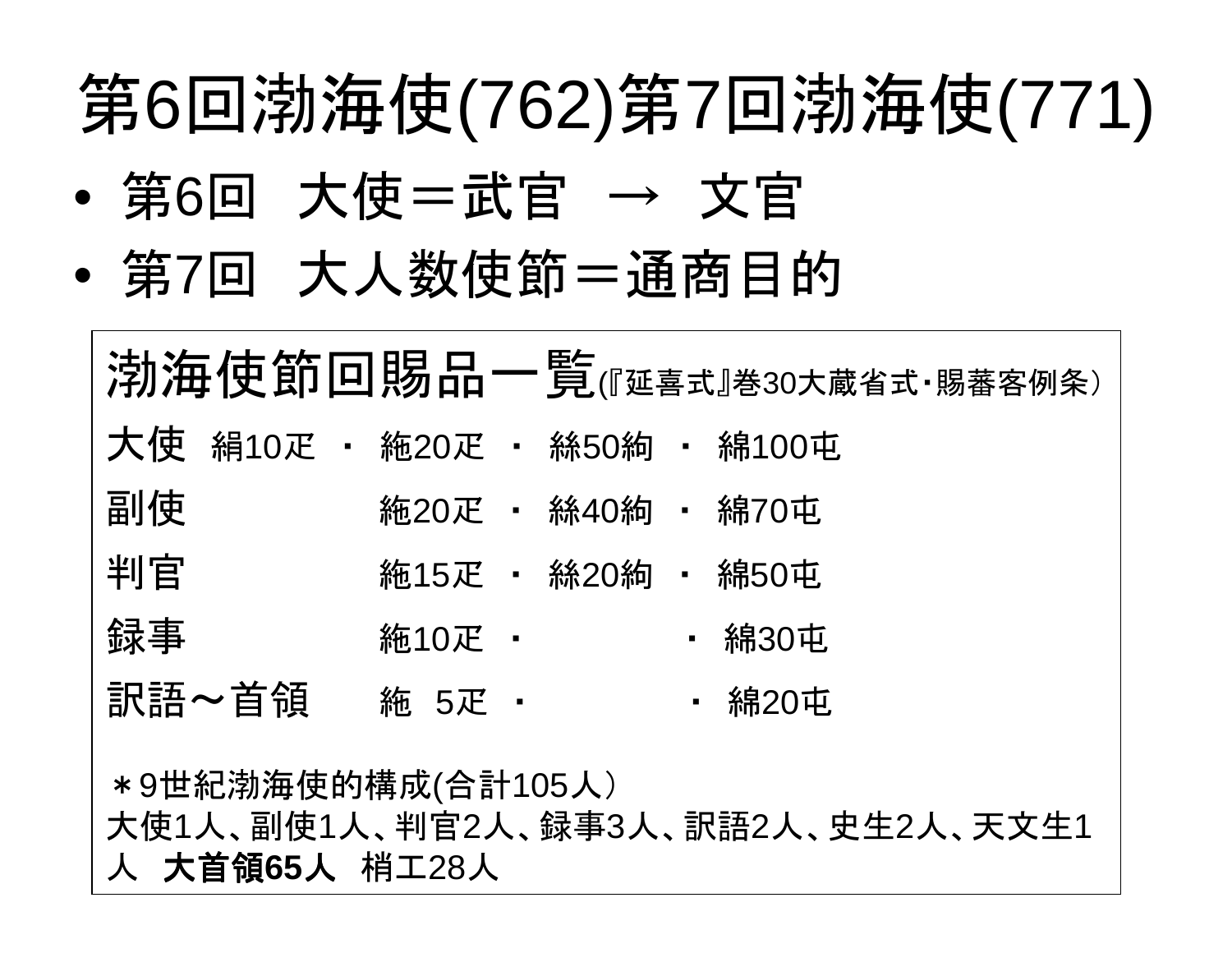

• 渤海→日本毛皮(貂・虎・海豹) 高麗人参・蜂蜜<br>、生きさ物/麻.*ハ*曲・きさ焦ヽ \*唐文物(暦・仏典・詩文集)\* 南海産品(麝香・玳瑁製品) \*在唐留学僧的書状、唐情報• 日本→渤海絹製品 黄金・水銀 海石榴油・金漆<br>、<del>たまの当ともな</del>楽会 \*在唐留学生的資金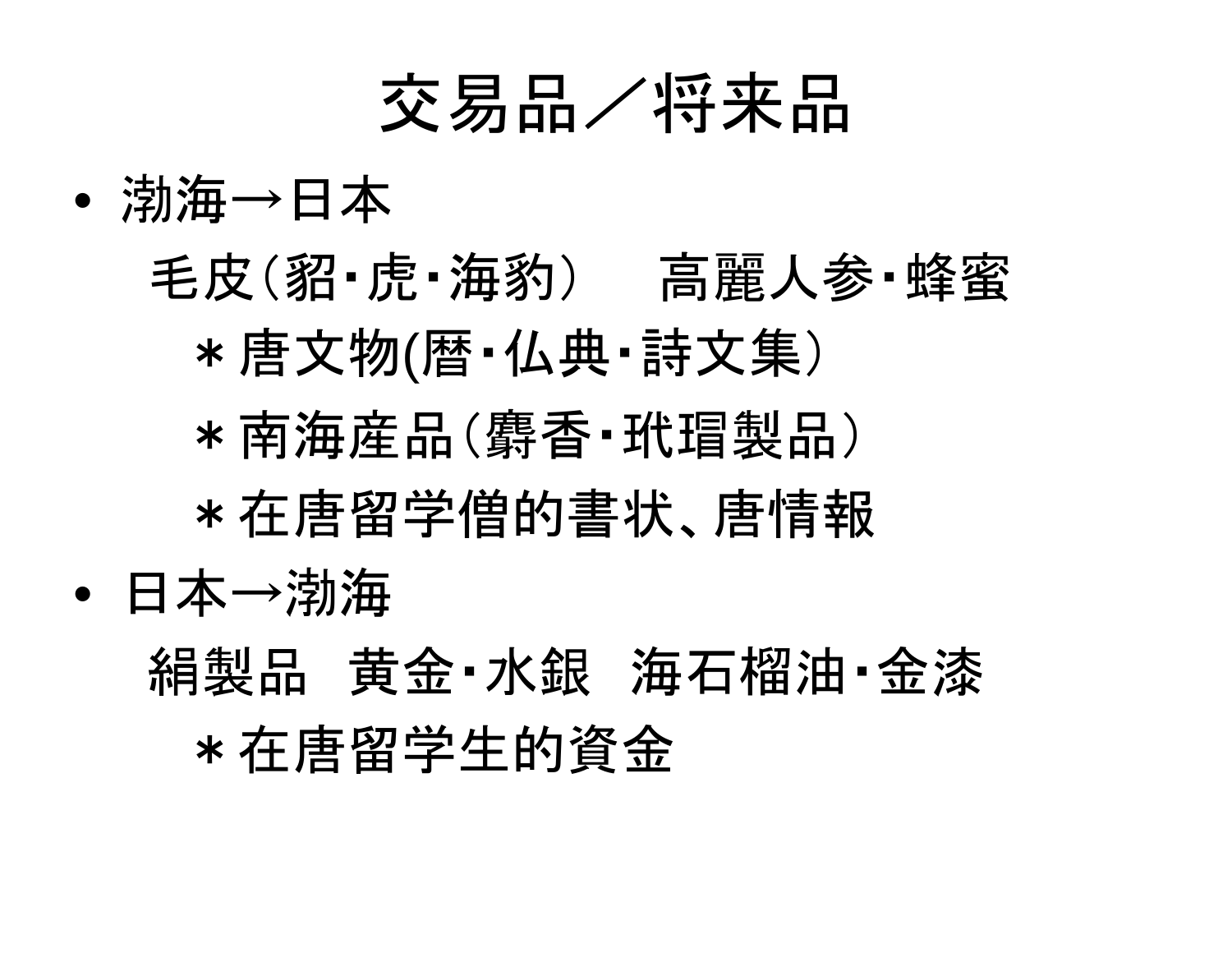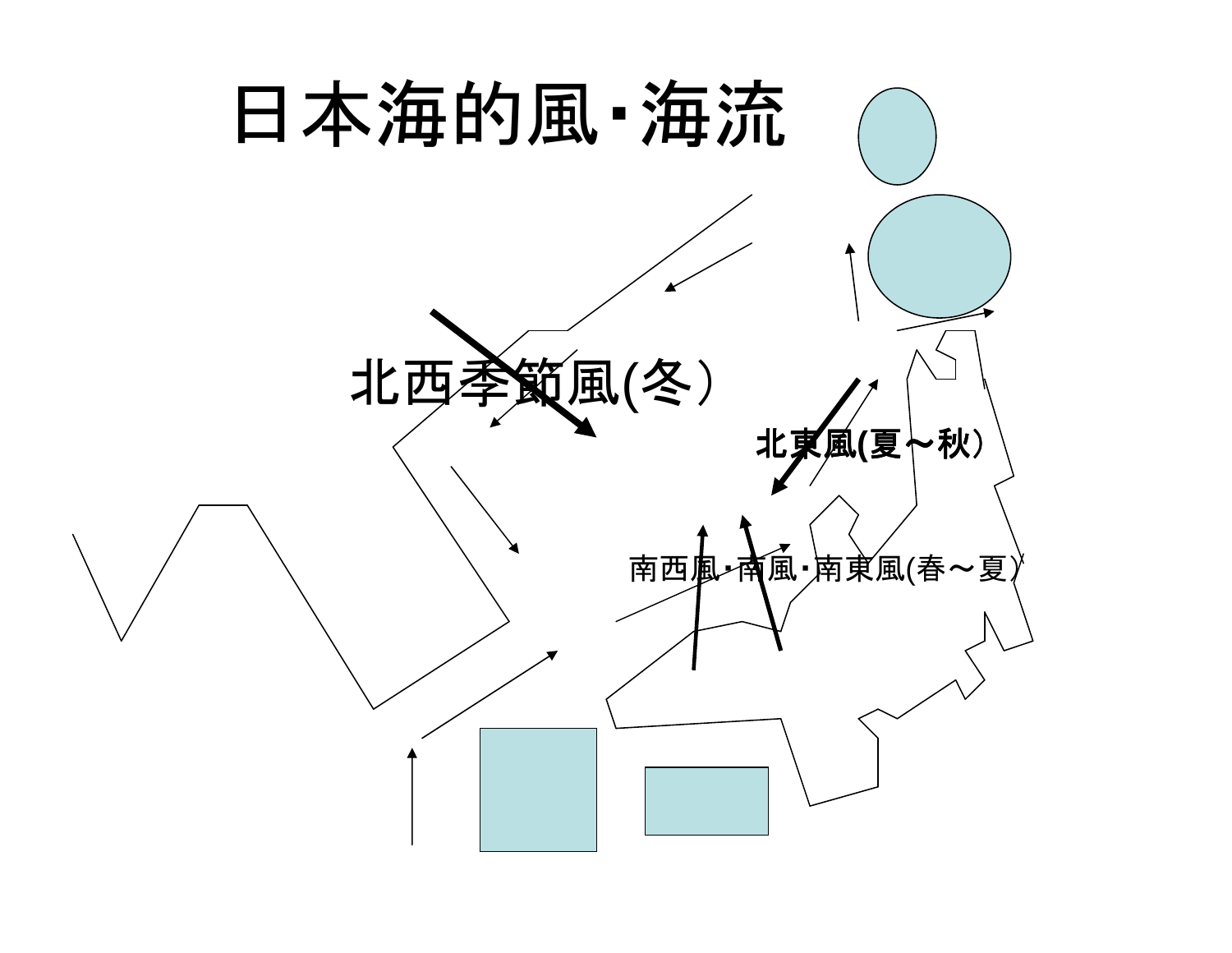#### 日本海航路図(7世紀8世紀)



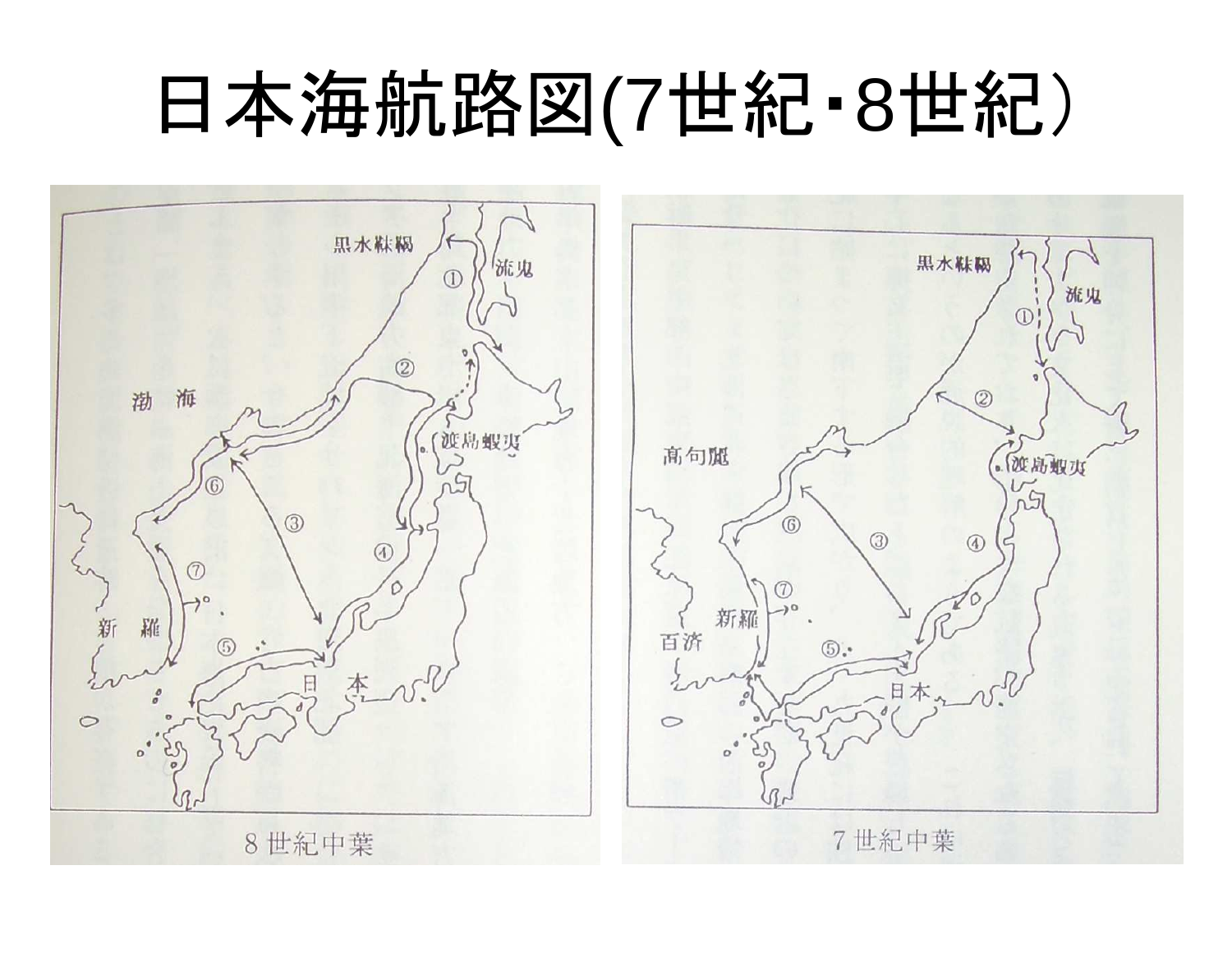#### 渤海使航路的変化(8世紀 $\longrightarrow$ 9世紀)

- •• 出羽・北陸 → 北陸・山陰<br>。百。<del>和</del>
- 夏〜秋 → 晩秋~冬
- $\bullet$ ● 小型船 <sup>→</sup> 大型船(105人)
- \*第12回・第13回渤海使ー蝦夷被殺

北方航路・横断航路(北陸航路)

\_\_\_\_\_\_\_\_\_  $\longrightarrow$ 横断航路 (北陸航路・山陰航路)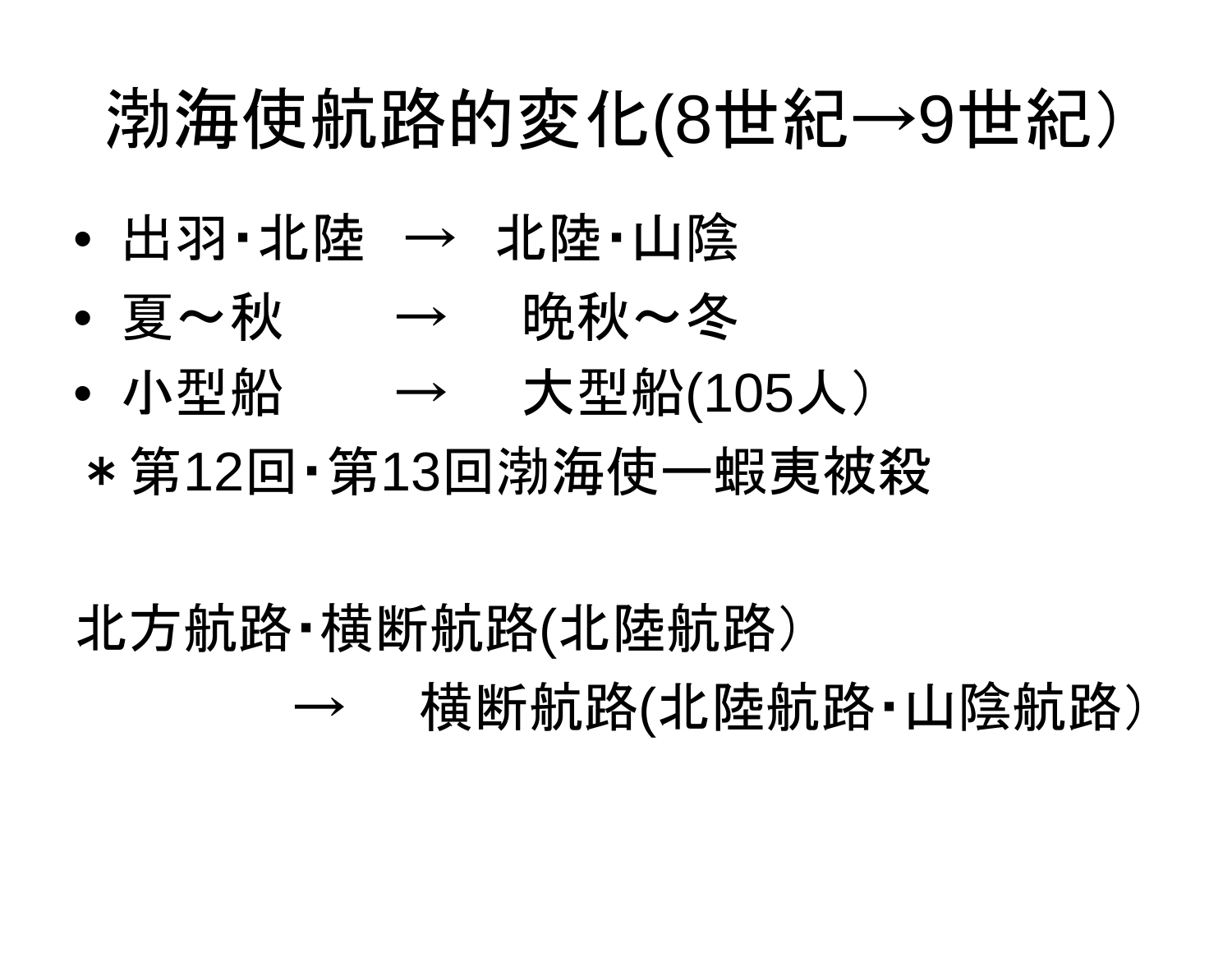# 日本海航路図(9世紀・10世紀)